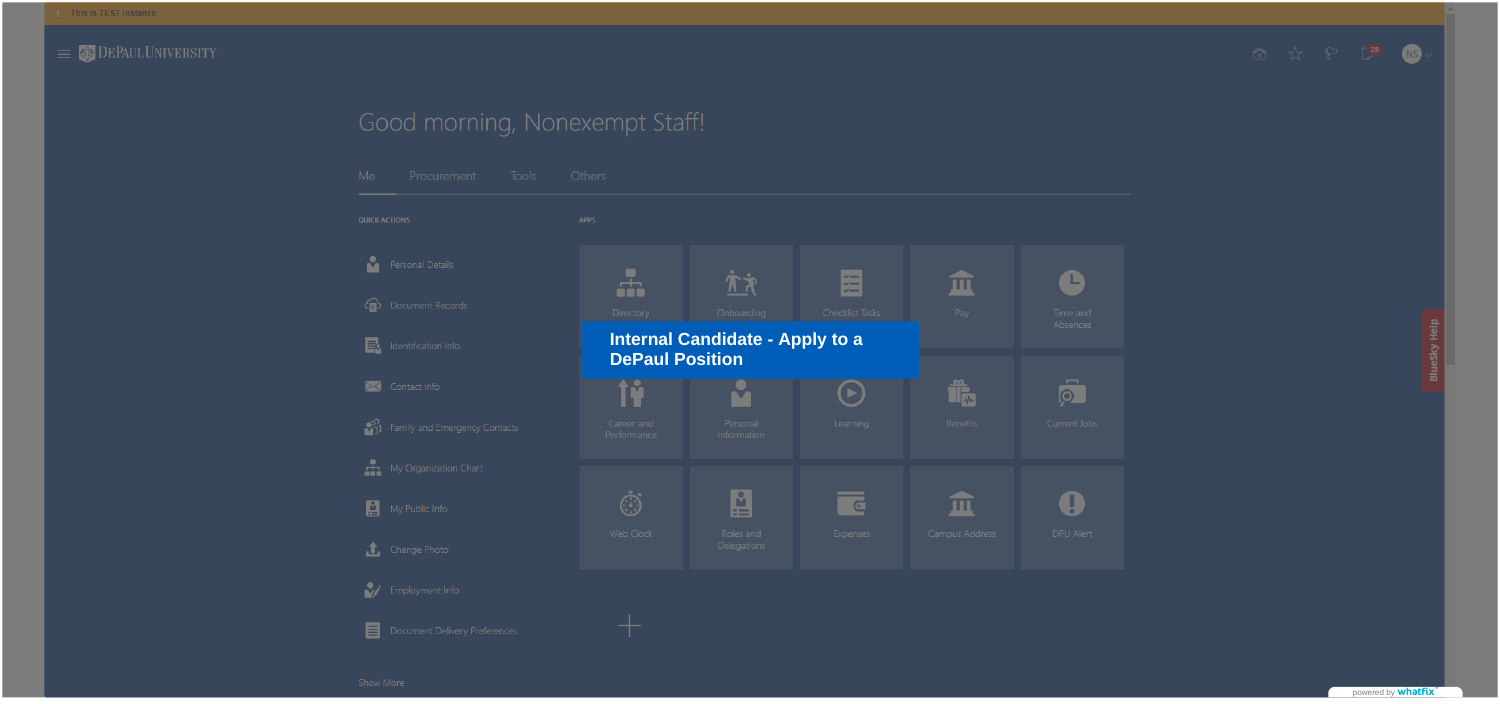

#### \* ning, Nonexempt Staff! **1/14**Click **'Me'**  $|Me|$ Procurement Tools Others **QUICK ACTIONS APPS** Personal Details  $\frac{1}{2}$ **Configuration** Document Records Directory  $\mathbf{E}$  Identification Info 撞 M Contact Info <sup>22</sup>1 Family and Emergency Contacts Career and Performance  $\begin{array}{cc} \begin{array}{cc} \blacksquare \\ \blacksquare & \blacksquare \end{array} \end{array}$  My Organization Chart  $\ddot{\odot}$ My Public Info Web Clock  $\bullet$  Change Photo Employment Info  $\pm$ Document Delivery Preferences **Show More**



广文 囧 血  $\mathbf \Theta$ Checklist Tasks Onboarding Pay Time and Absences  $\overline{\mathsf{S}}$ M Î,  $\bm{\Theta}$ Benefits Learning Current Jobs Personal Information 图 <u>ल</u> 血  $\mathbf 0$ Campus Address DPU Alert Roles and Expenses Delegations

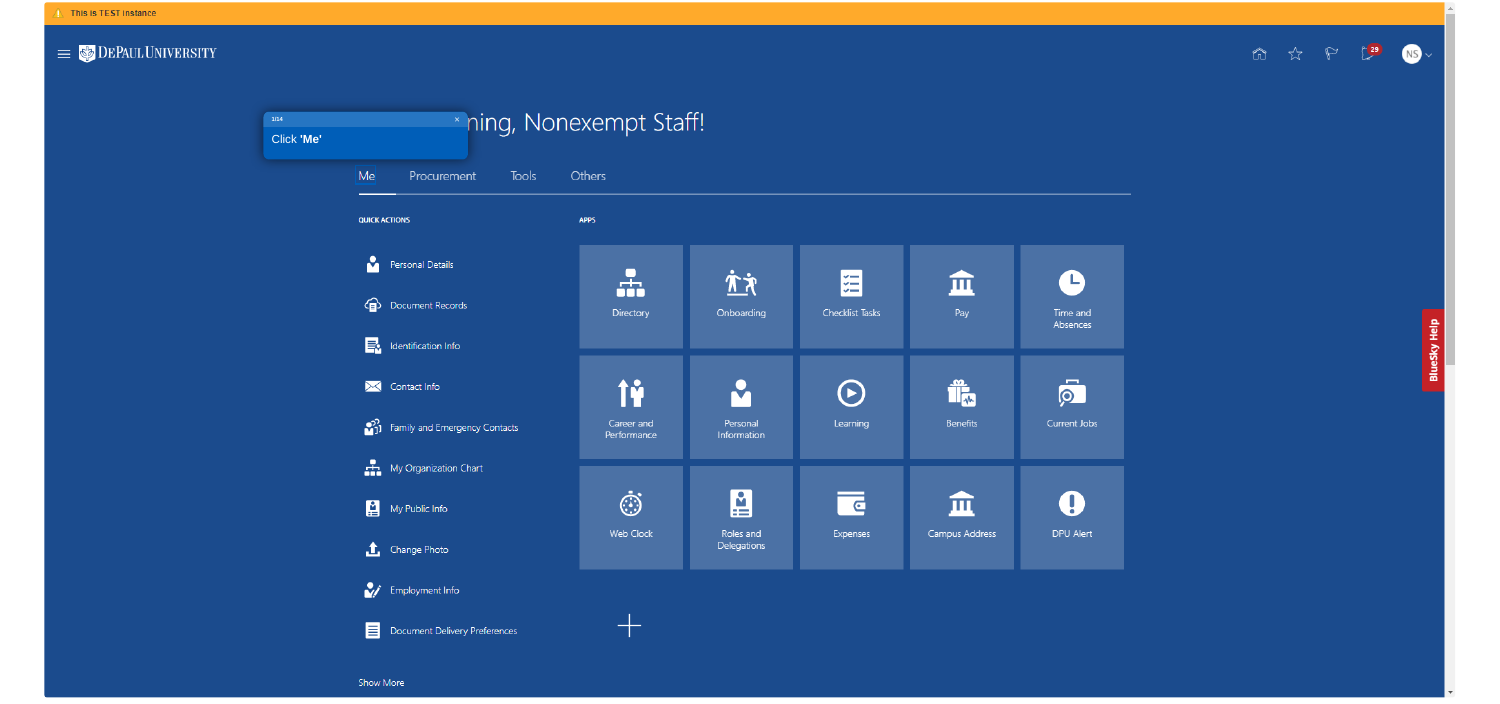

# Good morning, Nonexempt Staff!

| Me     | Procurement Tools Others      |                           |  |
|--------|-------------------------------|---------------------------|--|
|        | <b>QUICK ACTIONS</b>          | <b>APPS</b>               |  |
|        | Personal Details              |                           |  |
| 虛      | Document Records              | <b>Directory</b>          |  |
| E.     | Identification Info           |                           |  |
| ⋈      | Contact Info                  | ÎŶ                        |  |
| .e%    | Family and Emergency Contacts | Career and<br>Performance |  |
|        | My Organization Chart         |                           |  |
| ÷<br>⊞ | My Public Info                | œ                         |  |
|        | <b>1</b> Change Photo         | <b>Web Clock</b>          |  |
|        | Employment Info               |                           |  |
|        | Document Delivery Preferences |                           |  |
|        |                               |                           |  |

Show More



广文 囧  $\bullet$ 血 **2/14**Onboarding Checklist Tasks Pay Click **'Current Jobs'**  $\overline{\mathsf{S}}$ Î. M  $\odot$ Learning Benefits Current Jobs Personal Information 图  $\mathbf 0$ <u>ल्</u> 血 Campus Address DPU Alert Roles and Expenses Delegations

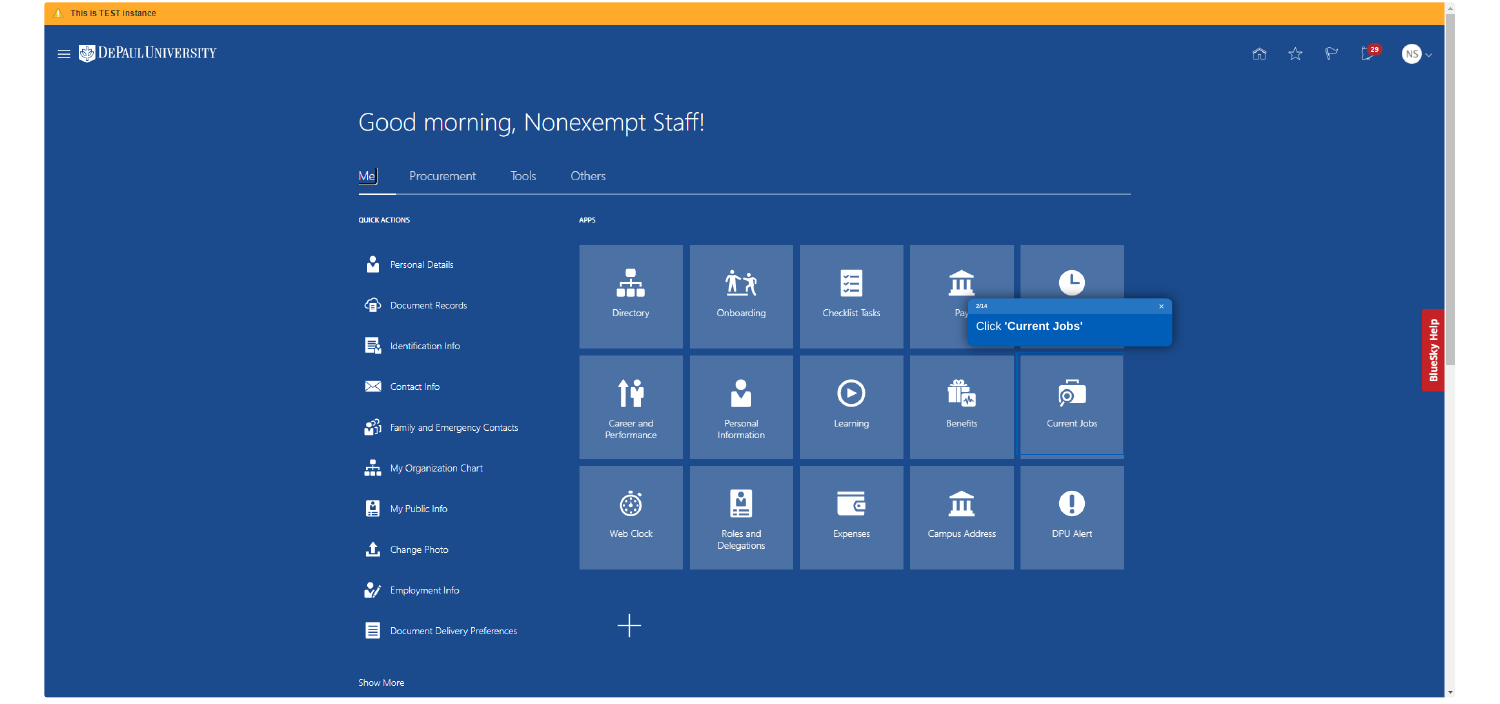

## < Current Jobs









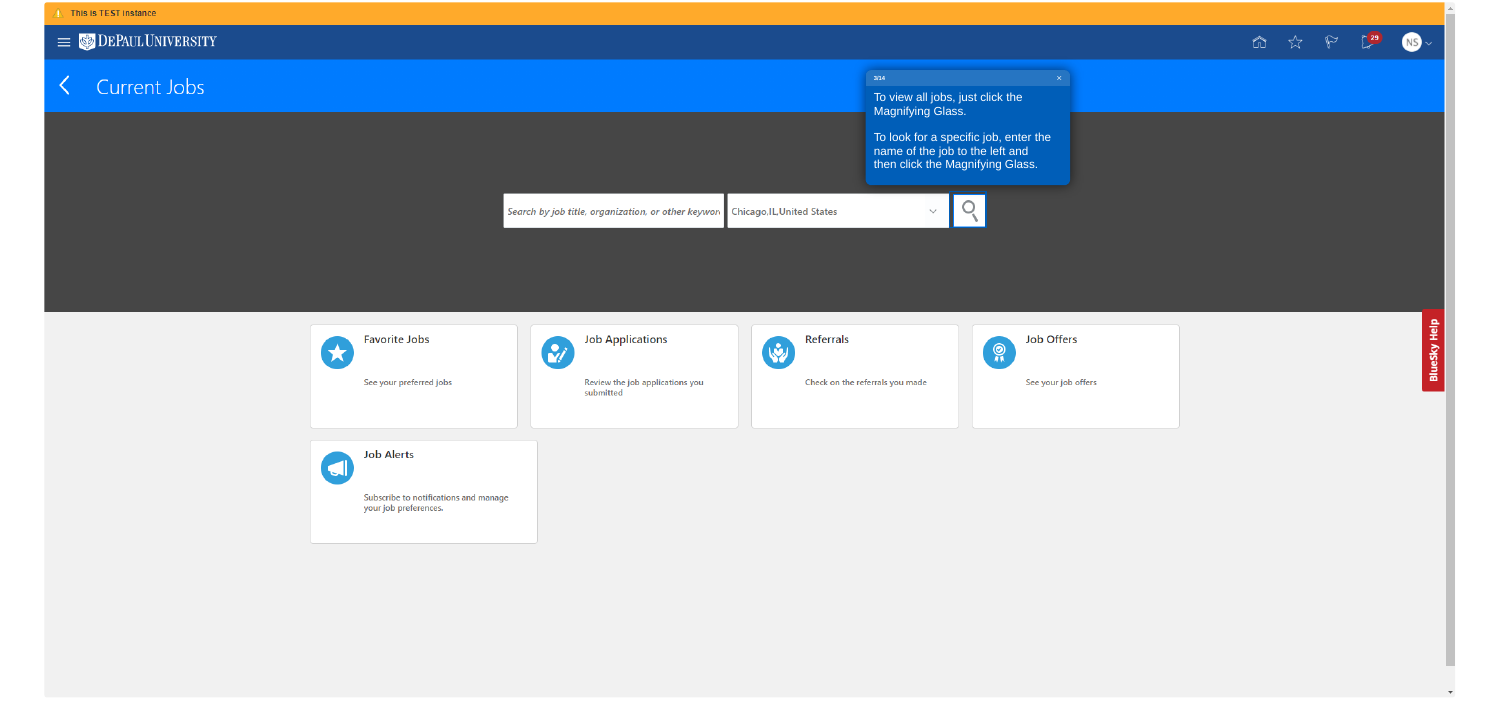

# $\left\langle \quad$  Jobs

| Jobs $(1)$                                                                                      |                  | 4/14<br>Select any job you're interested in<br>in this field by clicking on the Blue |                         |                                 |
|-------------------------------------------------------------------------------------------------|------------------|--------------------------------------------------------------------------------------|-------------------------|---------------------------------|
| Search                                                                                          | Chicago,         | Text.                                                                                | earch Radius 25 Miles 8 |                                 |
| <b>Filters</b>                                                                                  | <b>Clear All</b> |                                                                                      |                         | Sort By Relevance<br>$\searrow$ |
| $\land$ Location<br>Chicago, IL, United States (1)                                              |                  | <b>Marketing Specialist (39)</b><br>★<br>Chicago, IL, United States                  |                         | 0.0.0                           |
| △ Job Family<br>Marketing, Comm & Ext Affairs (1)                                               |                  |                                                                                      |                         |                                 |
| △ Organization<br>DePaul University (1)                                                         |                  |                                                                                      |                         |                                 |
| ← Posting Dates<br>$\odot$ All (1)<br>$\bigcirc$ Today (0)                                      |                  |                                                                                      |                         |                                 |
| $\bigcirc$ Less than 7 Days (0)<br>$\bigcirc$ Less than 30 Days (1)<br>Greater than 30 Days (0) |                  |                                                                                      |                         |                                 |
| $\vee$ Job Function                                                                             |                  |                                                                                      |                         |                                 |
| $\vee$ Job Grade                                                                                |                  |                                                                                      |                         |                                 |
| $\vee$ Job Attributes                                                                           |                  |                                                                                      |                         |                                 |
| $\vee$ Hiring Team                                                                              |                  |                                                                                      |                         |                                 |





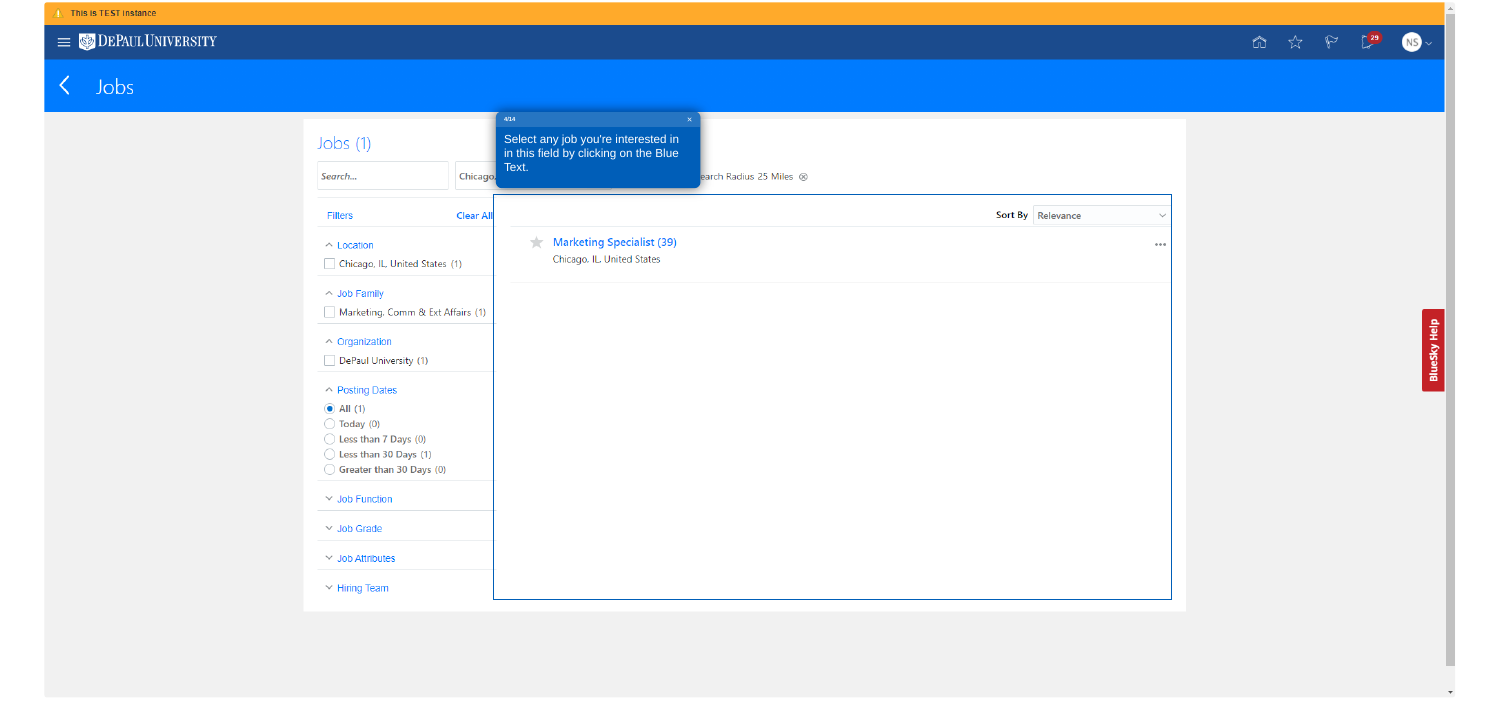

#### **Marketing Specialist** 39

#### Job Info

Organization **DePaul University** 

**Job Family** Marketing, Comm & Ext Affairs

Job Grade **Staff Salary Grade S06** 

Locations **Chicago, IL, United States** 

#### **Job Details**

#### **Job Description**

#### **Multicultural Statement**

At DePaul University, we are looking for candidates who want to join us in our mission to provide access to education for all. Successful candidates welcome ideas and perspectives from colleagues and students representing a wide variety of cultures, backgrounds, religious beliefs, and experiences. We seek collaborative, open-minded and hard working professionals to work in a real world urban learning environment. Are you exceptional, yet modest and open to challenges? We seek achievers and leaders that want to bring their passion and skills to our well-respected community of approachable colleagues. Build your career with us.

#### **General Summary**

Salary Grade The salary grade for this job is

**Responsibilities & Duties** Performs other duties as assigned.

**Education & Experience** 

**Preferred Requirements** 

**Managerial Responsibilities** 



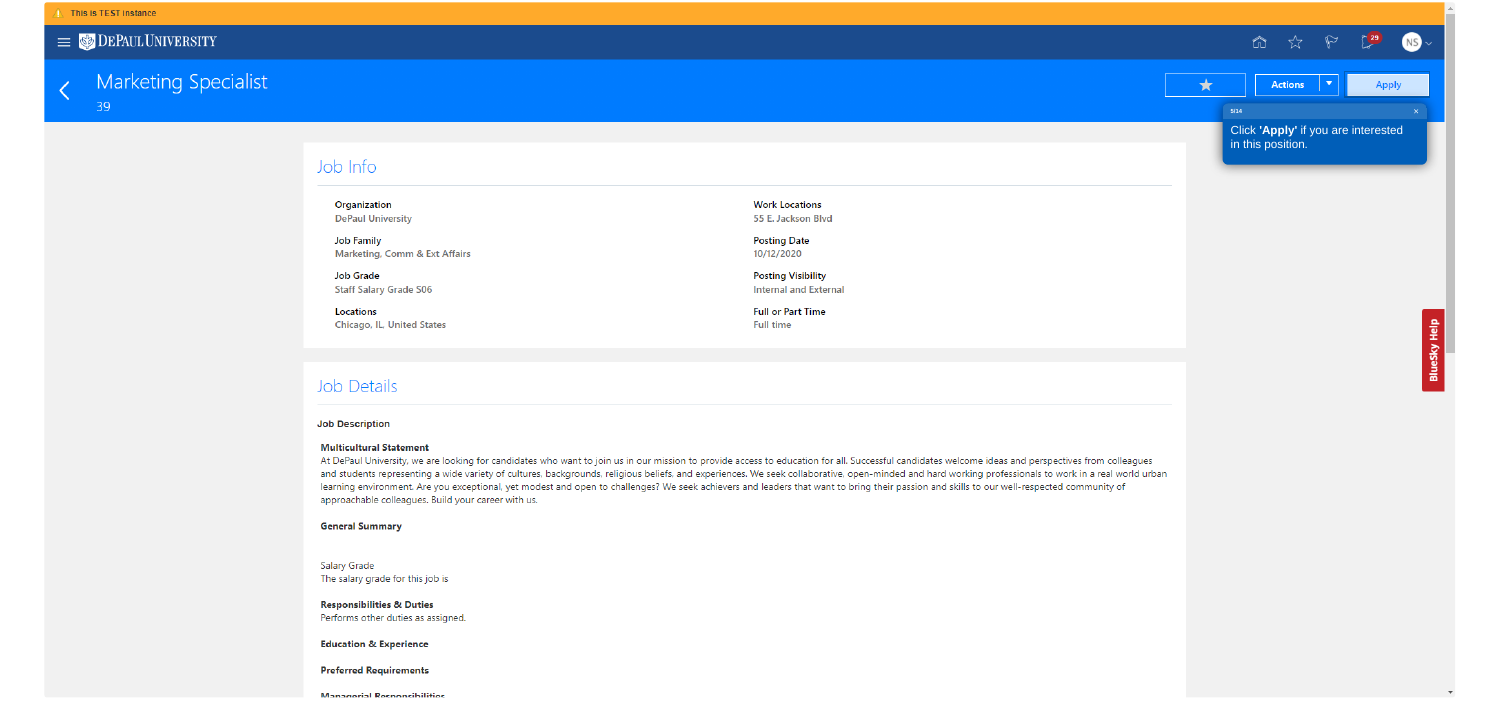### $\equiv$   $\bullet$  DEPAULUNIVERSITY

# Complete Job Application

Marketing Specialist, 39

 $\begin{array}{c}\n6/14\n\end{array}$ First, Click 'Review Skills and **Qualifications'** 

A copy or your skins and quantications will be included with your job applicat **Review Skills and Qualifications** 

## Job Application Questions

\* Do you have any relatives currently employed with DePaul University?

\* Will you now or in future require sponsorship to work in the United States?

\* Do you have 1 year of experience?

2 Supporting Documents

|              |  |                                | 命 ☆ P 【29 【 |  |
|--------------|--|--------------------------------|-------------|--|
|              |  | $\ensuremath{\mathsf{Submit}}$ | Cancel      |  |
|              |  |                                |             |  |
| tion.        |  |                                |             |  |
|              |  |                                |             |  |
|              |  |                                |             |  |
|              |  |                                |             |  |
|              |  |                                |             |  |
| $\checkmark$ |  |                                |             |  |
|              |  |                                |             |  |
| $\checkmark$ |  |                                |             |  |
|              |  |                                |             |  |
| $\checkmark$ |  |                                |             |  |
| Continue     |  |                                |             |  |
|              |  |                                |             |  |
|              |  |                                |             |  |
|              |  |                                |             |  |
|              |  |                                |             |  |
|              |  |                                |             |  |
|              |  |                                |             |  |

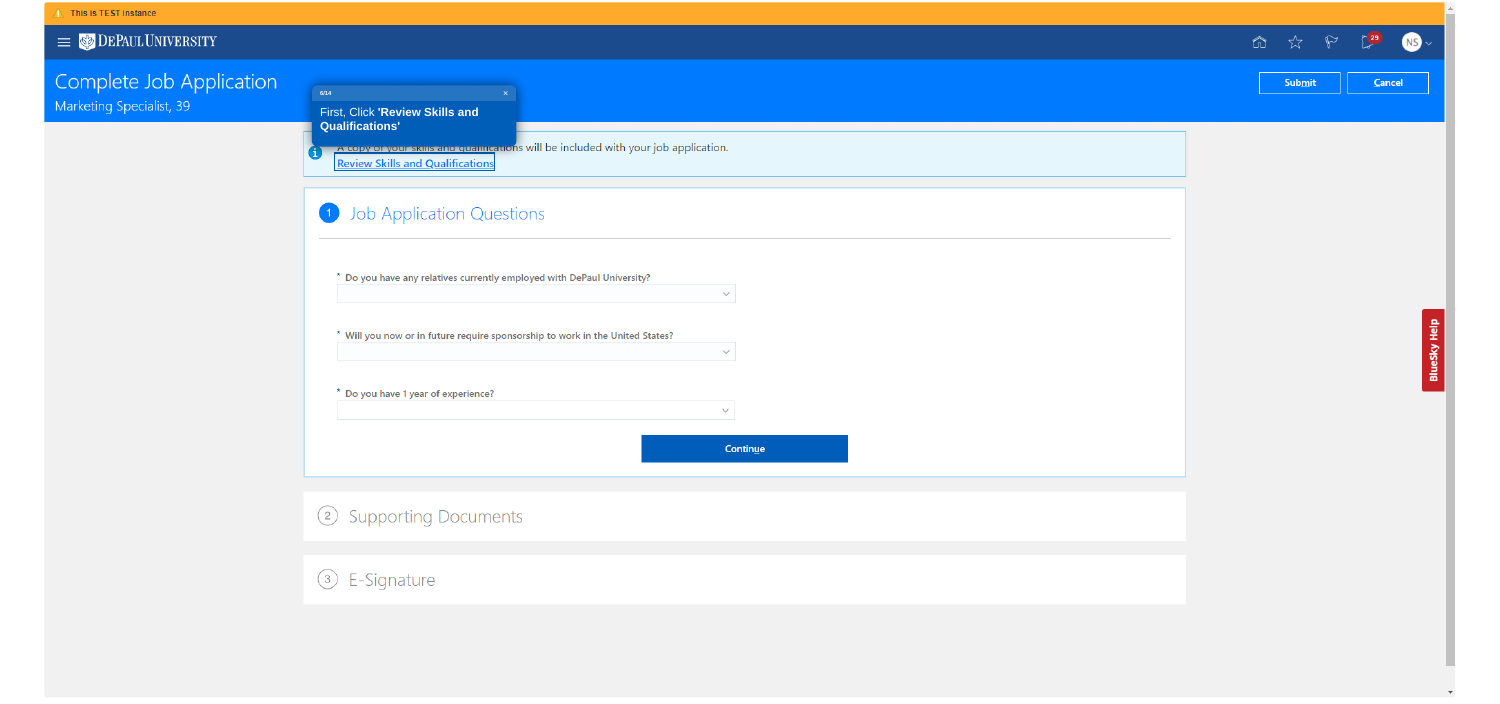| $7/14$                                                               | $\propto$ |              | $\hat{\Omega}$ | ☆ | $\mathbb{P}$ | $\sum$ <sup>29</sup> |  |
|----------------------------------------------------------------------|-----------|--------------|----------------|---|--------------|----------------------|--|
| Review the information in these<br>fields. These are your Skills and |           |              |                |   |              |                      |  |
| Qualifications and they will show                                    |           |              |                |   |              | <b>Actions</b>       |  |
| on any internal position you apply<br>for.                           |           |              |                |   |              |                      |  |
| Click 'Next' to continue                                             |           |              |                |   |              |                      |  |
|                                                                      |           |              |                |   |              |                      |  |
|                                                                      |           | $+$ Add      |                |   |              |                      |  |
| $\leq$                                                               |           |              |                |   |              |                      |  |
| There's nothing here so far.                                         |           |              |                |   |              |                      |  |
|                                                                      |           |              |                |   |              |                      |  |
|                                                                      |           |              |                |   |              |                      |  |
|                                                                      |           | $\land$      |                |   |              |                      |  |
|                                                                      |           | <b>A</b>     |                |   |              |                      |  |
|                                                                      |           |              |                |   |              |                      |  |
|                                                                      |           |              |                |   |              |                      |  |
|                                                                      |           | $\checkmark$ |                |   |              |                      |  |
|                                                                      |           |              |                |   |              |                      |  |
|                                                                      |           |              |                |   |              |                      |  |
|                                                                      |           | $\checkmark$ |                |   |              |                      |  |
|                                                                      |           |              |                |   |              |                      |  |
|                                                                      |           |              |                |   |              |                      |  |
|                                                                      |           | $\checkmark$ |                |   |              |                      |  |
|                                                                      |           |              |                |   |              |                      |  |
|                                                                      |           |              |                |   |              |                      |  |
|                                                                      |           | $\checkmark$ |                |   |              |                      |  |
|                                                                      |           |              |                |   |              |                      |  |
|                                                                      |           |              |                |   |              |                      |  |
|                                                                      |           |              |                |   |              |                      |  |







Education

 $\mathbf{A}$  and  $\mathbf{A}$  and  $\mathbf{A}$ 

License or Certificate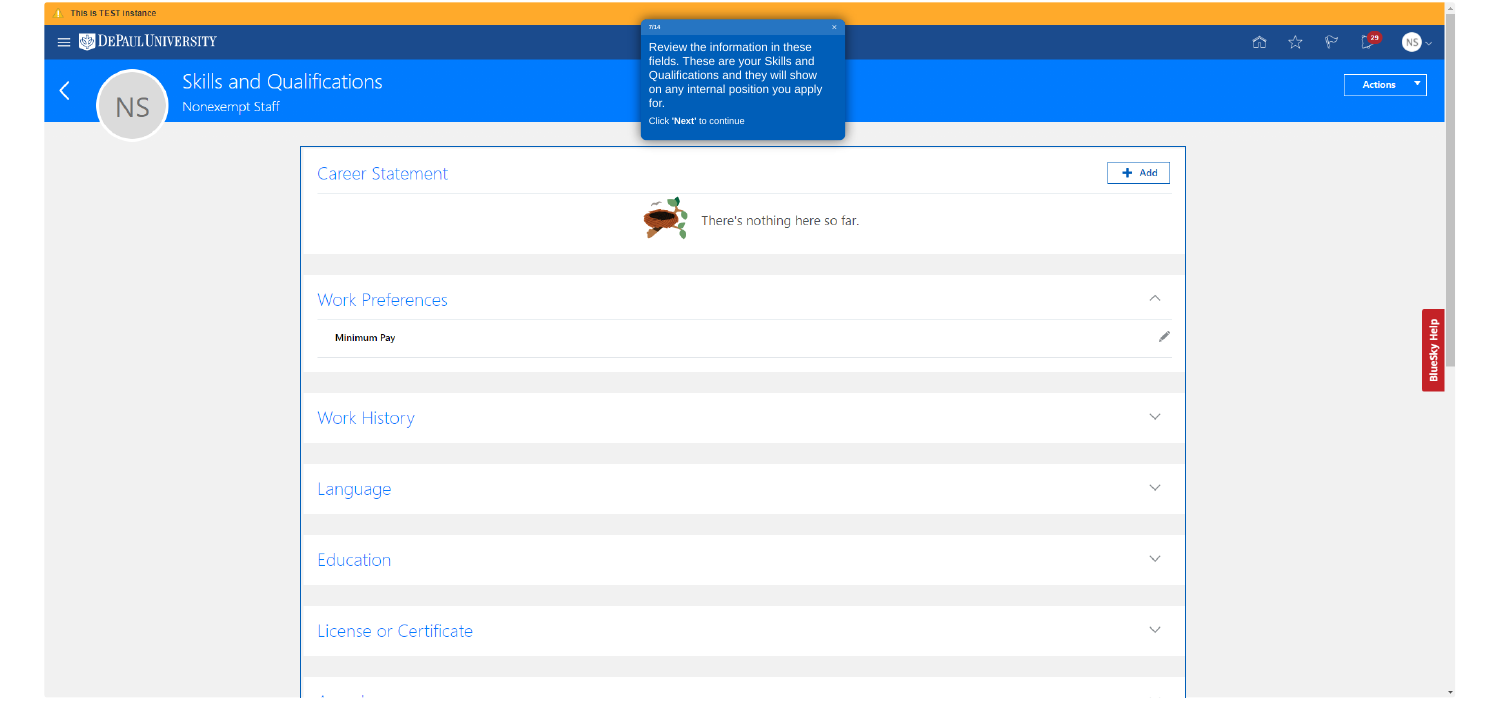#### $\hat{A}$  This is TEST instance

 $\equiv$   $\bullet$  DEPAULUNIVERSITY

NS\_

# Skills and Qualifications

Nonexempt Staff

 $8/14$ 

Click 'Back' when you are finished<br>reviewing and making changes to<br>this section.

#### **Career Statement**



#### **Work Preferences**

Minimum Pay

Work History

Language

Education

License or Certificate

 $\sim 10^{-1}$  M  $_{\odot}$  $\mathbf{A}$ 



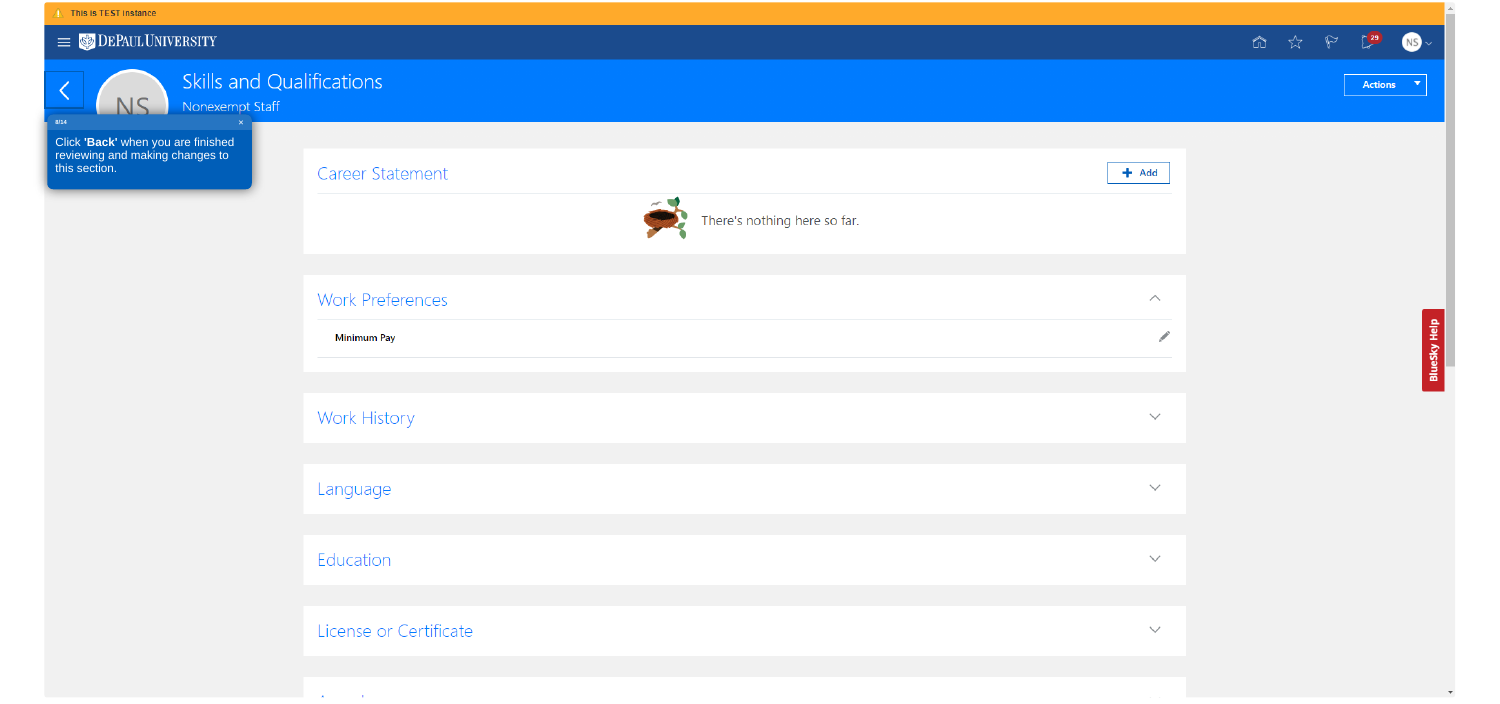

# Complete Job Application<br>Marketing Specialist, 39

|                                                                                                                                                                                                  | $\hat{\Omega}$<br>☆<br>⊾ |
|--------------------------------------------------------------------------------------------------------------------------------------------------------------------------------------------------|--------------------------|
|                                                                                                                                                                                                  | Cancel<br>Submit         |
| A copy of your skills and qualifications will be included with your job application.<br>0<br><b>Review Skills and Qualifications</b><br>9/14<br>Complete all questions in this<br>section.<br>ms |                          |
| * Do you have any relatives currently employed with DePaul University?<br>$\sim$<br>* Will you now or in future require sponsorship to work in the United States?<br>$\sim$                      |                          |
| * Do you have 1 year of experience?<br>$\checkmark$<br>Continue                                                                                                                                  |                          |
| 2 Supporting Documents                                                                                                                                                                           |                          |
| 3 E-Signature                                                                                                                                                                                    |                          |

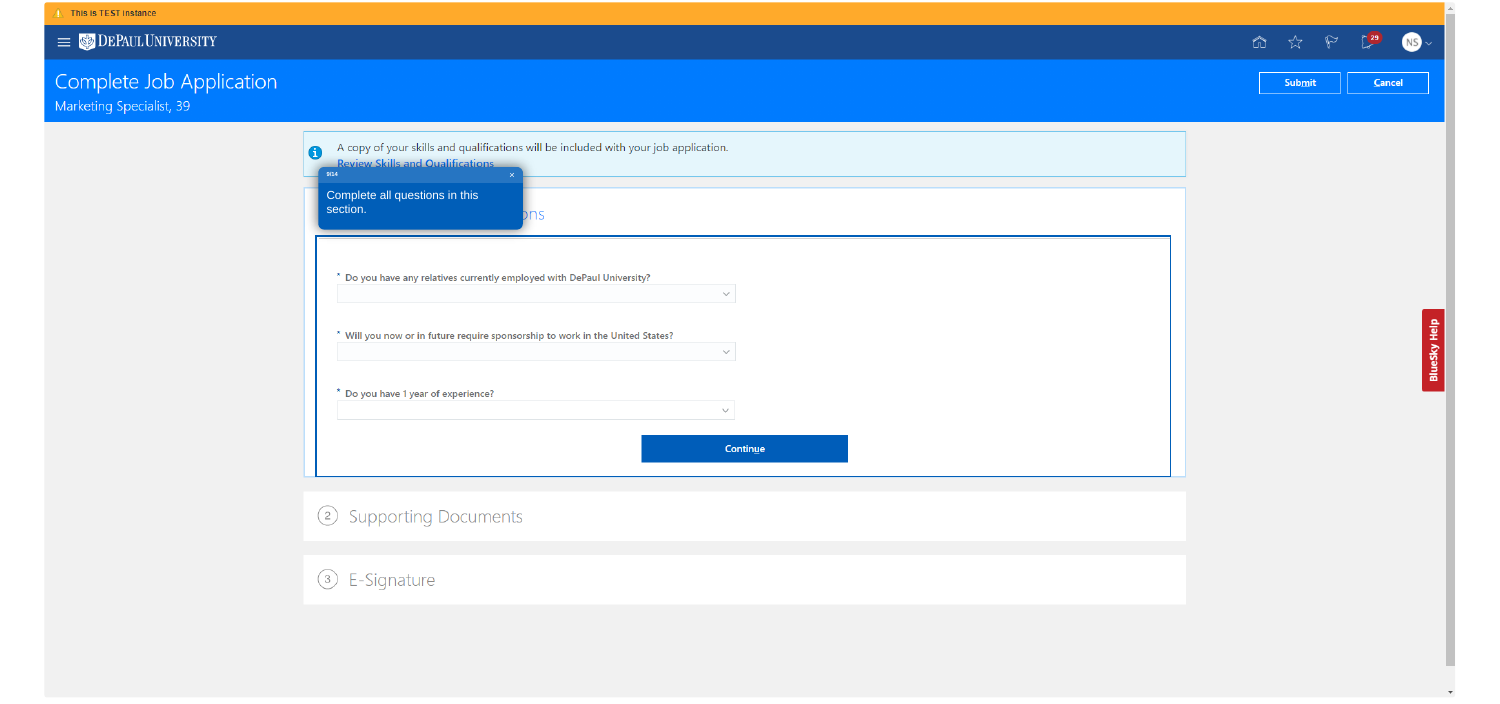

# Complete Job Application

Marketing Specialist, 39

A copy of your skills and qualifications will be included with your job applicat  $\bullet$ **Review Skills and Qualifications** 



2 Supporting Documents

|                                                  |  |        | 命 ☆ や 【29 | $\overline{\mathbf{C}}$ |
|--------------------------------------------------|--|--------|-----------|-------------------------|
|                                                  |  | Submit | Cancel    |                         |
|                                                  |  |        |           |                         |
| tion.                                            |  |        |           |                         |
|                                                  |  |        |           |                         |
|                                                  |  |        |           |                         |
|                                                  |  |        |           |                         |
| $\checkmark$                                     |  |        |           |                         |
|                                                  |  |        |           |                         |
| $\checkmark$                                     |  |        |           |                         |
| $\vert \mathsf{X} \vert$<br>inue' when complete. |  |        |           |                         |
|                                                  |  |        |           |                         |
| Continue                                         |  |        |           |                         |
|                                                  |  |        |           |                         |
|                                                  |  |        |           |                         |
|                                                  |  |        |           |                         |
|                                                  |  |        |           |                         |
|                                                  |  |        |           |                         |

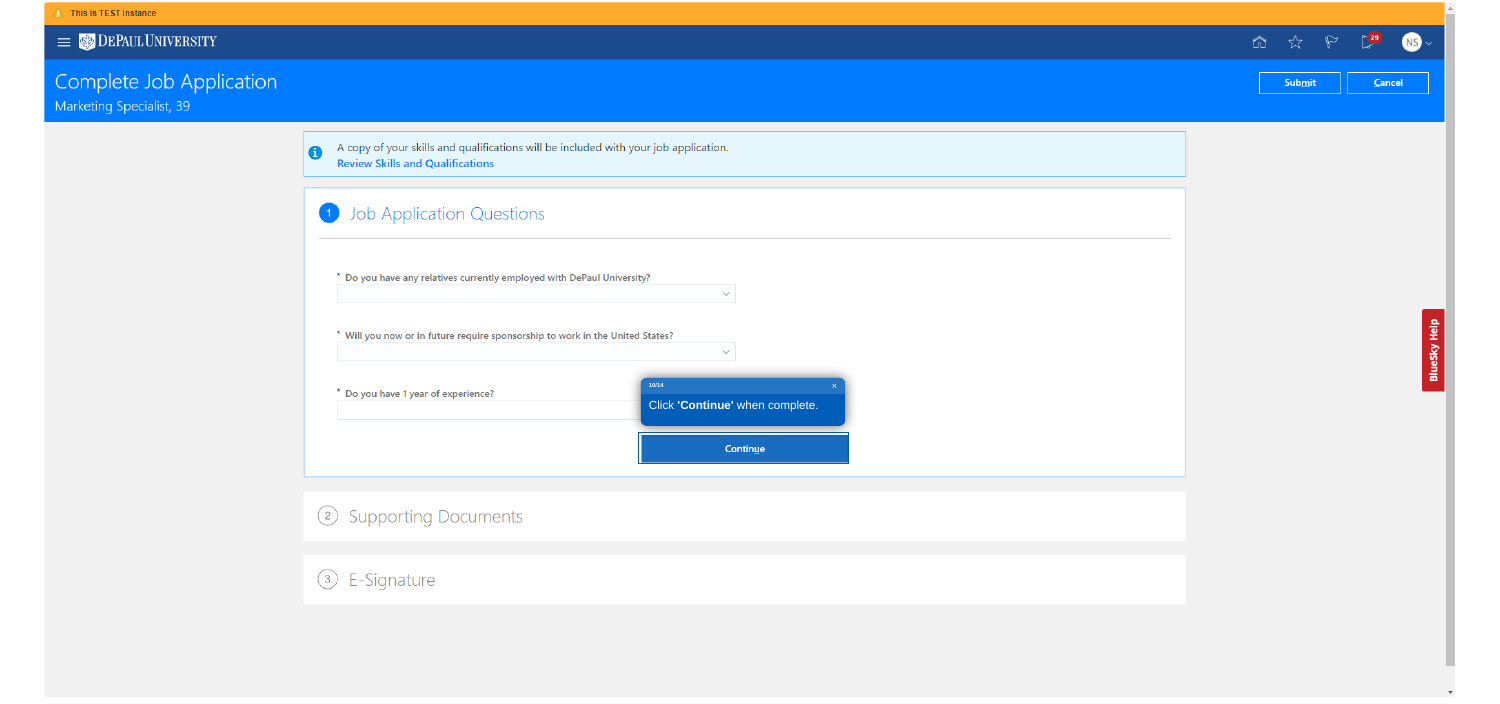# $\equiv$   $\bullet$  DEPAULUNIVERSITY

 $\overline{\phantom{a}}$  in this is the structure.

## Complete Job Application Marketing Specialist, 39

A copy of your skills and qualifications will be included with your job applicantle Review Skills and Qualifications  $\bullet$ 



|                                                               |  |                            |  | ◎ ☆    | $\mathbb{P}$ | $\sum_{i=1}^{n}$ |  |
|---------------------------------------------------------------|--|----------------------------|--|--------|--------------|------------------|--|
|                                                               |  |                            |  | Submit |              | Cancel           |  |
|                                                               |  |                            |  |        |              |                  |  |
| ation.                                                        |  |                            |  |        |              |                  |  |
|                                                               |  |                            |  |        |              |                  |  |
| $\mathsf{X}^{\scriptscriptstyle{+}}$<br>Resume, Cover Letter, |  | $\blacktriangleright$ Edit |  |        |              |                  |  |
| ther supporting<br>s in this section.                         |  |                            |  |        |              |                  |  |
| to continue.                                                  |  |                            |  |        |              |                  |  |
|                                                               |  |                            |  |        |              |                  |  |
| here or click to add attachment $\vee$                        |  |                            |  |        |              |                  |  |
|                                                               |  |                            |  |        |              |                  |  |
|                                                               |  |                            |  |        |              |                  |  |
| Continue                                                      |  |                            |  |        |              |                  |  |
|                                                               |  |                            |  |        |              |                  |  |
|                                                               |  |                            |  |        |              |                  |  |



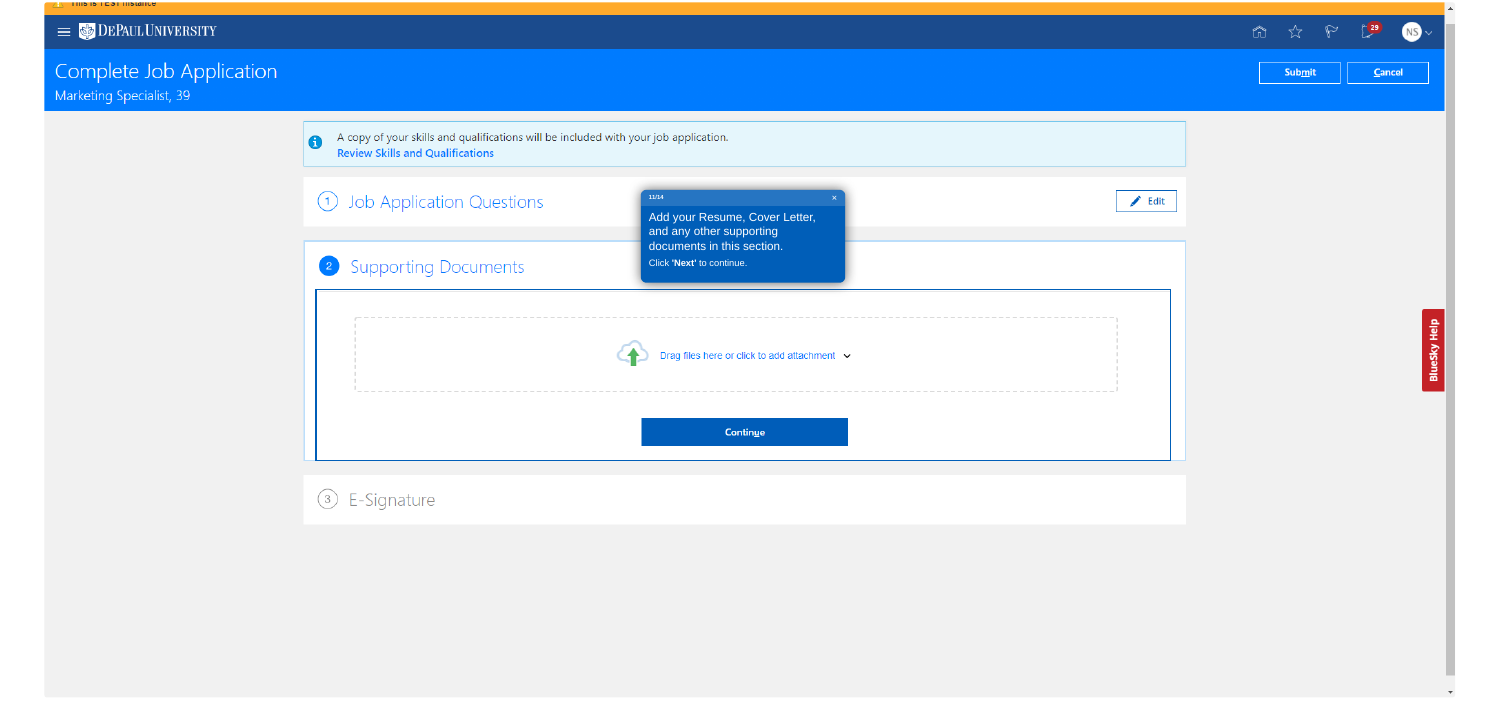# $\equiv$   $\bullet$  DEPAULUNIVERSITY

**THIS IS TEST INSTANCE** 

# Complete Job Application

Marketing Specialist, 39

A copy of your skills and qualifications will be included with your job applicat<br>Review Skills and Qualifications  $\bullet$ 

1 Job Application Questions

## <sup>2</sup> Supporting Documents



|                                   |  |                            |  | $\begin{matrix} \text{in} & \mathbb{R}^n \\ \text{in} & \mathbb{R}^n \end{matrix}$ | $\sum$ <sup>29</sup> |
|-----------------------------------|--|----------------------------|--|------------------------------------------------------------------------------------|----------------------|
|                                   |  |                            |  |                                                                                    |                      |
|                                   |  |                            |  |                                                                                    |                      |
|                                   |  |                            |  | Submit                                                                             | Cancel               |
|                                   |  |                            |  |                                                                                    |                      |
|                                   |  |                            |  |                                                                                    |                      |
| ation.                            |  |                            |  |                                                                                    |                      |
|                                   |  |                            |  |                                                                                    |                      |
|                                   |  |                            |  |                                                                                    |                      |
|                                   |  |                            |  |                                                                                    |                      |
|                                   |  | $\blacktriangleright$ Edit |  |                                                                                    |                      |
|                                   |  |                            |  |                                                                                    |                      |
|                                   |  |                            |  |                                                                                    |                      |
|                                   |  |                            |  |                                                                                    |                      |
|                                   |  |                            |  |                                                                                    |                      |
|                                   |  |                            |  |                                                                                    |                      |
|                                   |  |                            |  |                                                                                    |                      |
|                                   |  |                            |  |                                                                                    |                      |
| here or click to add attachment v |  |                            |  |                                                                                    |                      |
| ×.                                |  |                            |  |                                                                                    |                      |
| tinue' when complete.             |  |                            |  |                                                                                    |                      |
|                                   |  |                            |  |                                                                                    |                      |
| Continue                          |  |                            |  |                                                                                    |                      |
|                                   |  |                            |  |                                                                                    |                      |
|                                   |  |                            |  |                                                                                    |                      |
|                                   |  |                            |  |                                                                                    |                      |
|                                   |  |                            |  |                                                                                    |                      |



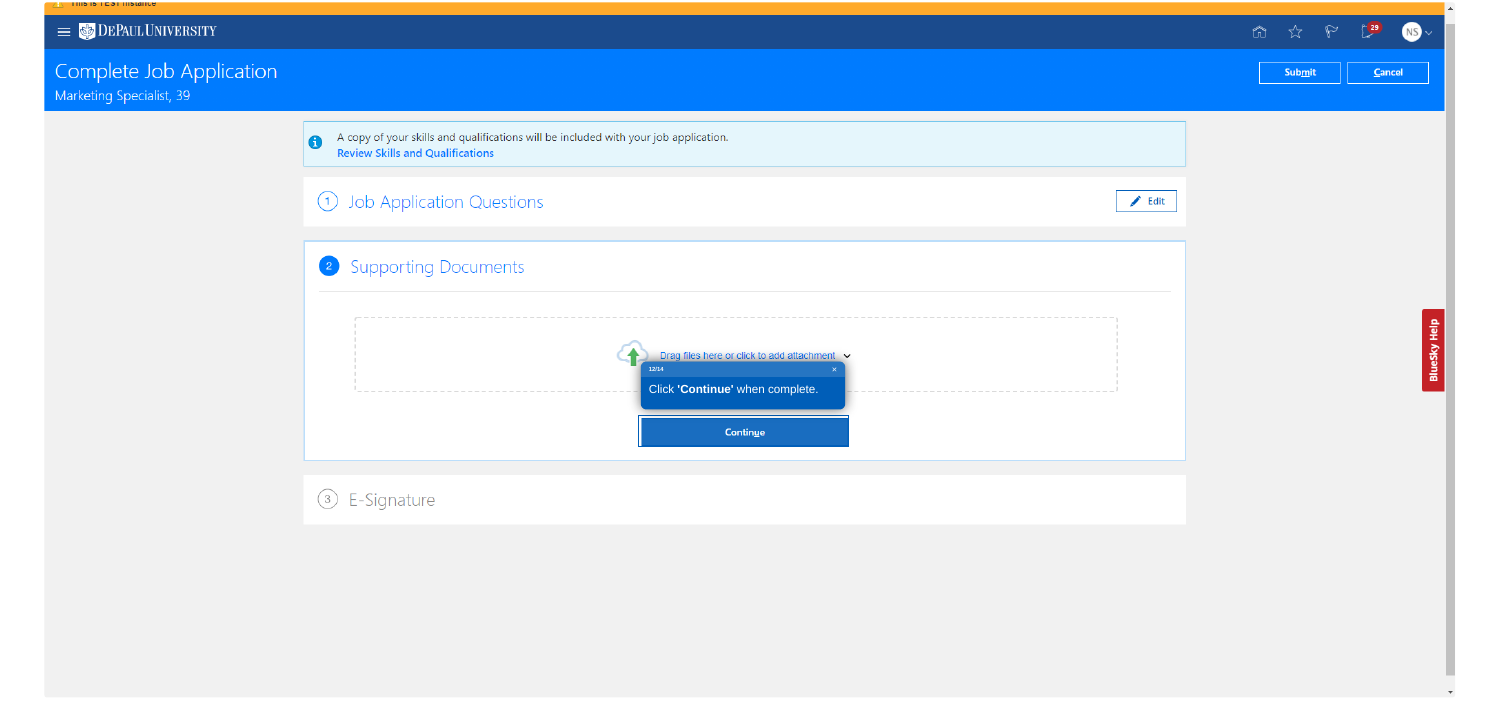# Complete Job Application

Marketing Specialist, 39

A copy of your skills and qualifications will be included with your job applica<br>Review Skills and Qualifications  $\bullet$ 

1 Job Application Questions

## 2 Supporting Documents



|                            | <b>面 ☆ P 【29</b> 】 |        | r |
|----------------------------|--------------------|--------|---|
|                            | <b>Submit</b>      | Cancel |   |
| ation.                     |                    |        |   |
| $\blacktriangleright$ Edit |                    |        |   |
| $\blacktriangleright$ Edit |                    |        |   |
|                            |                    |        |   |
|                            |                    |        |   |
|                            |                    |        |   |



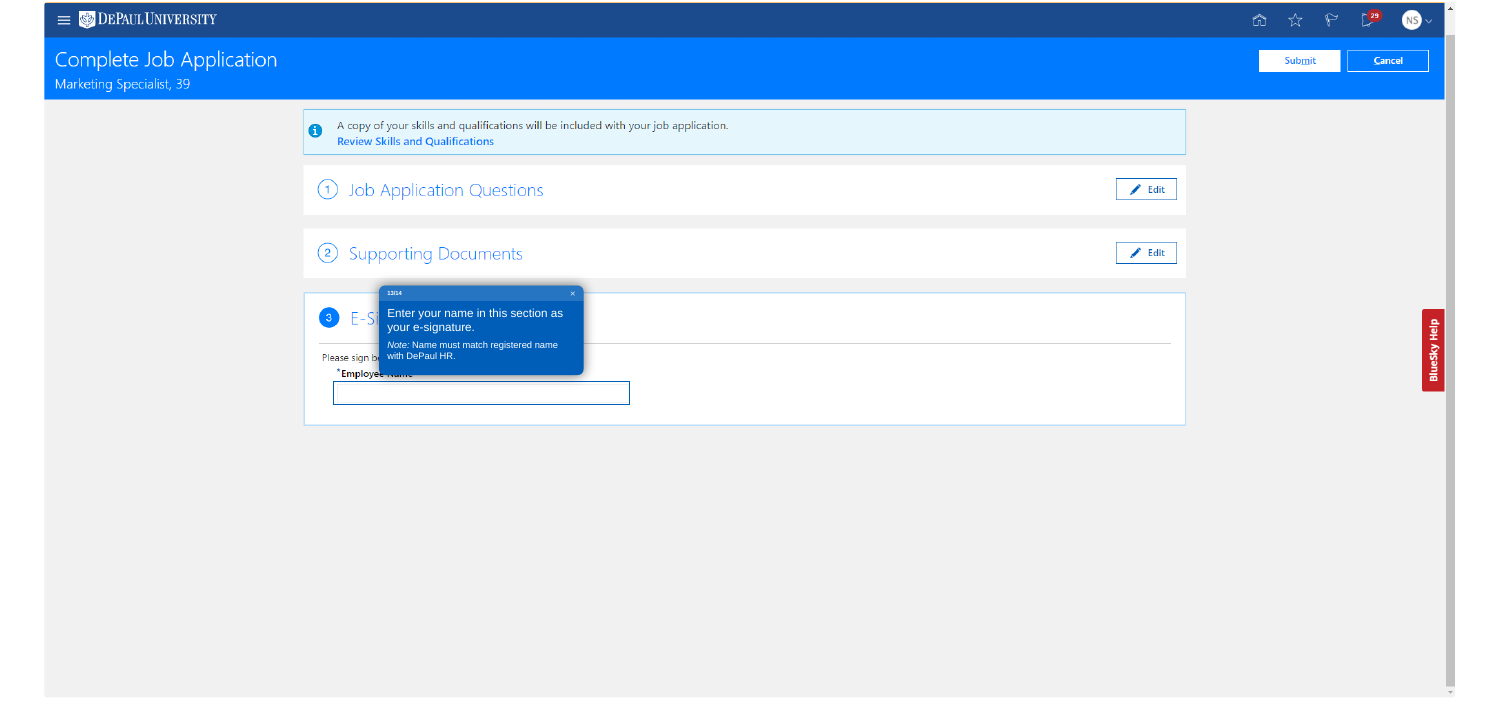# Complete Job Application

Marketing Specialist, 39

A copy of your skills and qualifications will be included with your job application.<br>Review Skills and Qualifications  $\bullet$ 

1 Job Application Questions

2 Supporting Documents

<sup>3</sup> E-Signature

| Please sign below and submit your information |                  |
|-----------------------------------------------|------------------|
| *Employee Name                                | Employee<br>Name |
| <b>Non Staff</b>                              |                  |